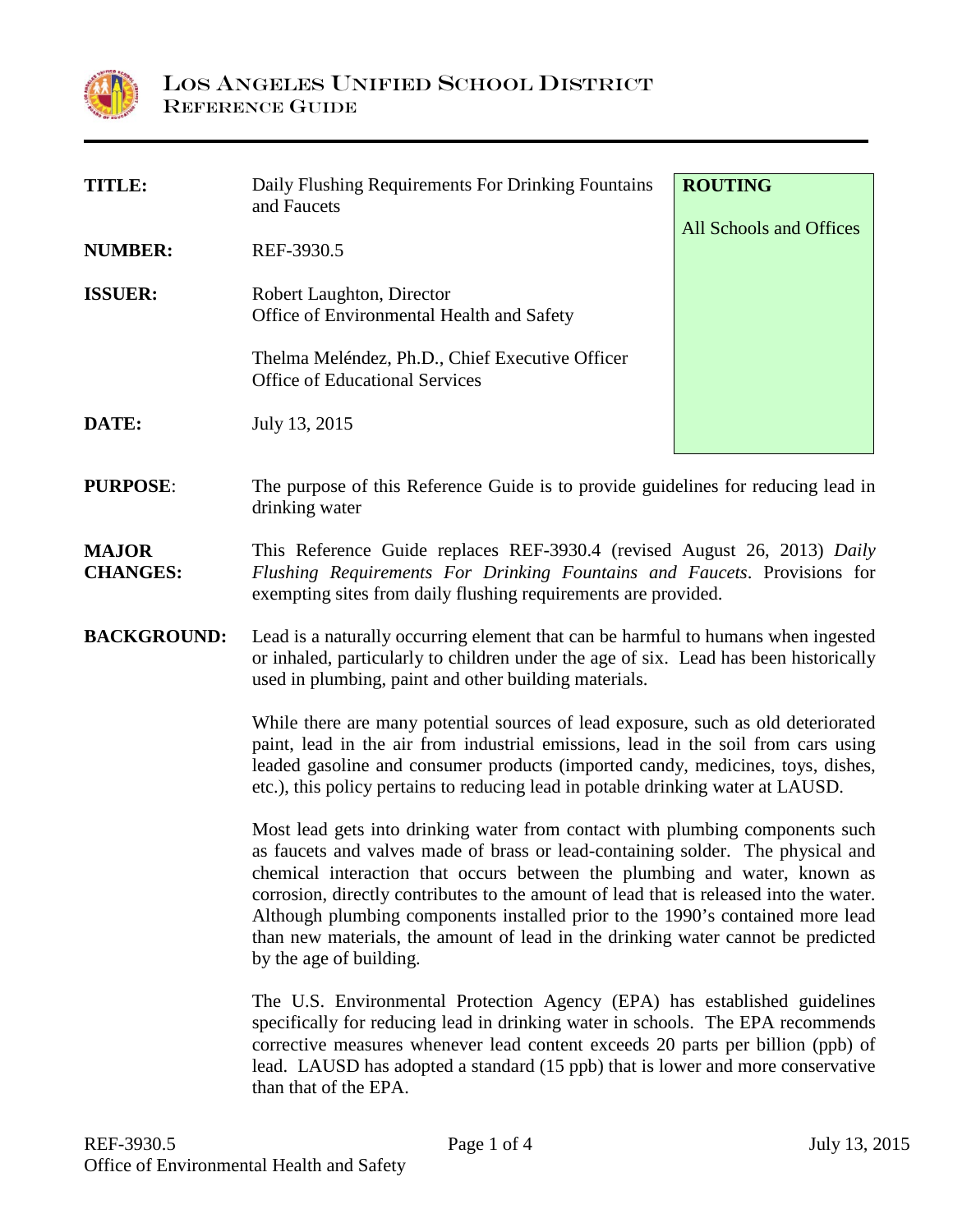

LAUSD has conducted several studies over the last 30 years. In 2009, the District conducted comprehensive testing of all drinking water sources at all sites. The District has implemented several types of corrective measures to address elevated levels including turning off fixtures, replacement of plumbing components, installation of filters and daily flushing of drinking water sources.

## **INSTRUCTIONS: RESPONSIBILITIES**

- A. The Local District Superintendent shall ensure that all site administrators comply with this policy, including proper training for those responsible for flushing, and establishing schedules that allow for flushing to be completed prior to the first use of the day. The Local District Superintendent shall also ensure that the Regional Facilities Director establishes an inspection and compliance program through the Area Operations Supervisors.
- B. The Site Administrator shall ensure that flushing of fixtures occurs every day prior to first use and the monthly flushing log is completed.

By the  $15<sup>th</sup>$  of each month, the Site Administrator must certify electronically that all applicable fixtures have been flushed and the log (Attachment A) for the previous month has been completed.

- To certify online go to [https://principalportal.lausd.net/.](https://principalportal.lausd.net/)
- Click on "Administrator Certification Form"
- Click on "Drinking Water Flushing"
- C. Completed Monthly Drinking Water Flushing Logs (Attachment A) shall be kept on file at the school for three years for inspection or review. OEHS will review monthly flushing logs during inspections and notify each Local District of those sites that have not submitted the monthly electronic certification.

## II. FLUSHING PROCEDURE

- A. All fixtures and fountains that may be used for consumption of water or used for food preparation shall be flushed for a minimum of 30 seconds prior to the first use of the day as outlined below. All schools and offices must comply with this requirement regardless of when the buildings were constructed.
- B. Faucets that are not used or intended for use as drinking water or food preparation may be labeled for "Hand Wash Only" or "Laboratory Use Only." These faucets are not required to be flushed daily (see photo of labels below). Because hose bibs and quick coupler valves are not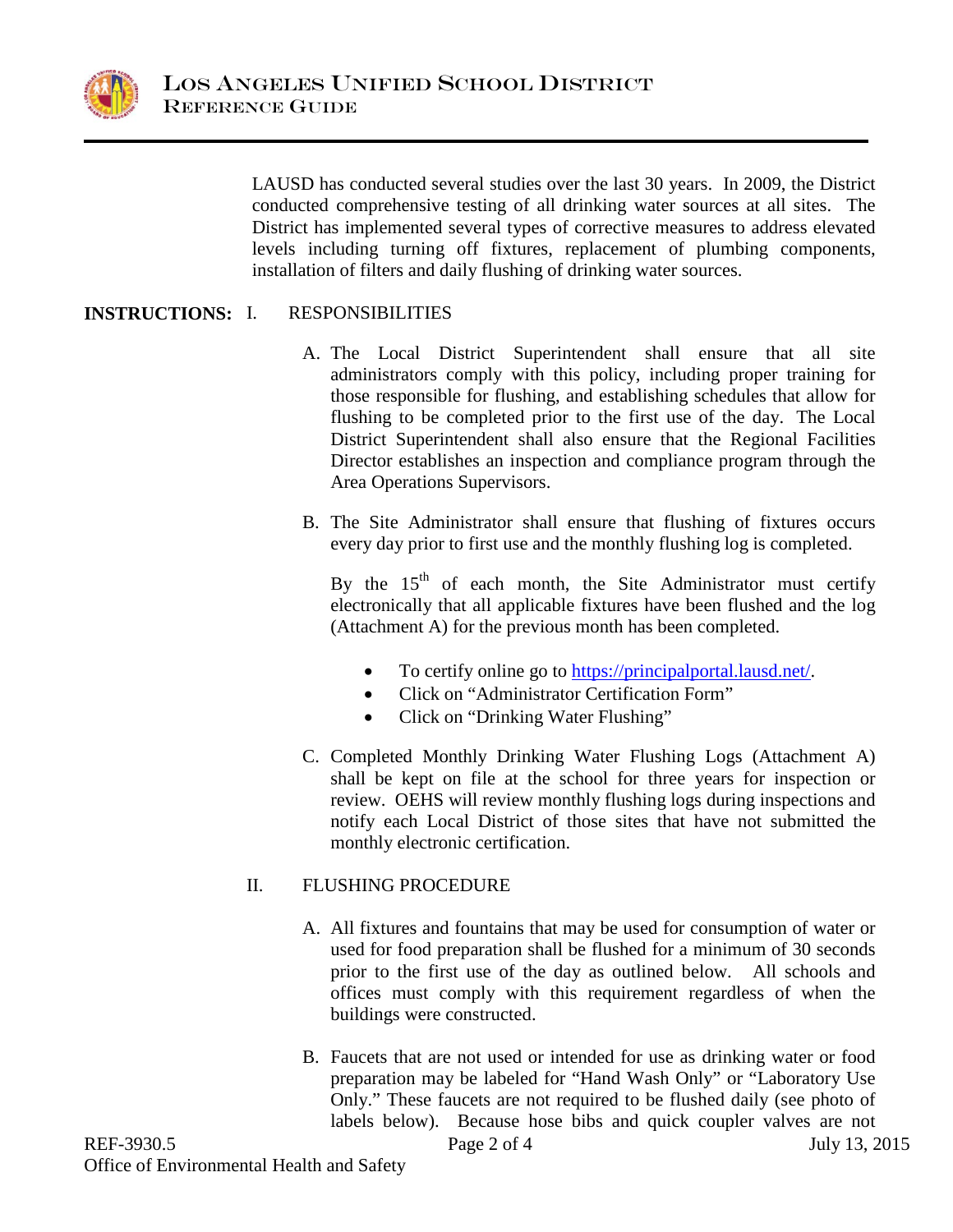

intended for drinking water, they will not be labeled and are exempt from flushing.





C. Those responsible for flushing fixtures shall note on the daily log (Attachment A) if the fixture is inoperative, the water is discolored, or has an odor. Any deficiencies shall be reported immediately to the Plant Manager, who will place a service call to the Maintenance and Operations Service Call Desk (213) 745-1600.

## III. PROCEDURE FOR REMOVING SCHOOL FROM FLUSHING

- A. The Facilities Services Division (FSD) may request exemption from flushing requirements for schools and offices from OEHS where ALL fixtures are below the District's threshold.
- B. OEHS will review the request and relevant data and make the determination whether a site is exempt from the flushing requirement. Only those locations notified in writing by OEHS are not required to perform daily flushing.
- **RELATED RESOURCES:** For water quality questions, call the Los Angeles Department of Water and Power at (800) 342-5397 or visit their website at: [www.ladwp.com.](http://www.ladwp.com/)

*EPA. 3Ts for Reducing Lead in Drinking Water in Schools.*  [http://www.epa.gov/ogwdw/schools/pdfs/lead/toolkit\\_leadschools\\_guide\\_3ts\\_leads](http://www.epa.gov/ogwdw/schools/pdfs/lead/toolkit_leadschools_guide_3ts_leadschools.pdf) [chools.pdf.](http://www.epa.gov/ogwdw/schools/pdfs/lead/toolkit_leadschools_guide_3ts_leadschools.pdf)

**ASSISTANCE:** For assistance or further information please contact the Office of Environmental Health and Safety (OEHS) 213-241-3199, or visit the OEHS website at: [http://achieve.lausd.net/oehs.](http://achieve.lausd.net/oehs)